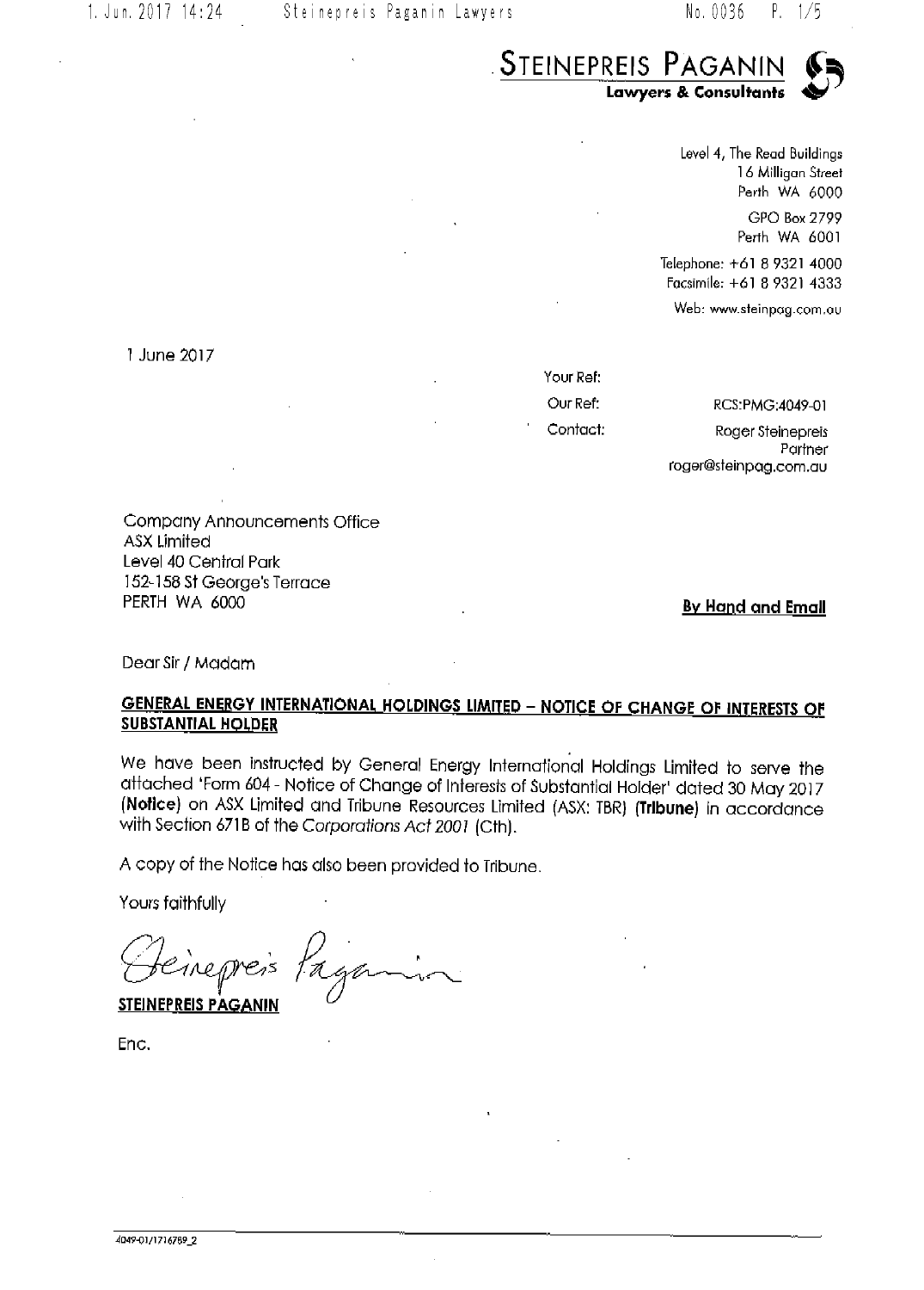604 Page 1 of 4

# Form 604

### Corporations Act 2001 Section 671B

# Notice of change of interests of substantial holder

| To Company Name/Scheme                                              | Tribune Resources Ltd (TBR).                                            |  |  |  |  |
|---------------------------------------------------------------------|-------------------------------------------------------------------------|--|--|--|--|
| <b>ACN/ARSN</b>                                                     | 009 341 539                                                             |  |  |  |  |
| 1. Details of substantial holder (1)                                |                                                                         |  |  |  |  |
| Name                                                                | General Energy International Holdings Limited (GEI) and Mr Zhendong Liu |  |  |  |  |
| ACN/ARSN (If applicable)                                            | N/A                                                                     |  |  |  |  |
| There was a change in the interests of the<br>substantial holder on | 11 August 2015 - 26 May 2017                                            |  |  |  |  |
| The previous notice was given to the company on                     | 31 August 2015<br>$\bullet$                                             |  |  |  |  |
| The previous notice was dated                                       | 11 August 2015                                                          |  |  |  |  |

2. Previous and present voting power

The total number of votes attached to all the voting sheres in the company or voting interests in the scheme that the substantial holder or<br>an associate (2) had a relevant interest (3) in when last required, and when now r company or scheme, are as follows:

| Class of securities (4)                      | Previous notice |                                          | Present notice |                                          |
|----------------------------------------------|-----------------|------------------------------------------|----------------|------------------------------------------|
|                                              | Person's votes  | Voting power (6)<br>of 50,003,023 Shares | Person's votes | Voting power (5)<br>of 50,003,023 Shares |
| ORDINARY FULLY PAID SHARES<br>(ORD) (Sharea) | 5.026.029       | 10.06%<br>.                              | 8.156.773      | 12.31%<br>.                              |

### 3. Changes in relevant interests

Particulars of sach change in, or change in the nature of, a relevant interest of the substantial holder or an associate in voting aecunties of<br>the company or scheme, since the substantial holder was last required to give as follows:

| Date of change    | Person whose<br>relevant interest<br>changed                          | Nature of change (6)                | Consideration<br>given in relation to<br>change (7) | <b>Class and number</b><br>of securities<br><b>Allacted</b> | Person's votes<br>affected |
|-------------------|-----------------------------------------------------------------------|-------------------------------------|-----------------------------------------------------|-------------------------------------------------------------|----------------------------|
| 11-August-2015    | <b>Keynes Capital</b><br>Global Limited<br>(KCG) and Mr<br>Xinolan Yi | On Market Purchase<br>of securities | \$15,348.25                                         | 4.205 Shares                                                | 4,205                      |
| 12-August-2015    | <b>KCG</b> and Mr<br>Xinglan Yi                                       | On Market Purchase<br>of securities | \$14,265.30                                         | 3.822 Shares                                                | 3.822                      |
| 14-August-2015    | KCG and Mr<br>Xingian Yi                                              | On Market Purchase<br>of aecunties. | \$320,000.00                                        | 80,000 Shares                                               | 60,000                     |
| 17-August-2015    | <b>KCG and Mr</b><br>Xinglan Yi                                       | On Market Purchase<br>of securilles | \$16,000.00                                         | 4.000 Shares                                                | 4,000                      |
| 19-August-2015    | KCG and Mr<br>Xingian Yi                                              | On Market Purchase<br>of securities | \$69,040.00                                         | 15,000 Shares                                               | 16,000                     |
| 24-August-2015    | <b>KCG and Mr</b><br>Xinglan Yi-                                      | On Market Purchase<br>of securilles | \$680,000.00                                        | 170,000 Shares                                              | 170,000                    |
| 25-August-2015    | KCG and Mr<br>Xinglan Yi                                              | On Market Sale of<br>securities     | $-$600,000.00$                                      | -170,000 Shares                                             | $-170,000$                 |
| 28-August-2016    | <b>KGG and Mr</b><br>Xingian Yi                                       | On Market Sale of<br>senurities     | -\$980,000.00                                       | $-250.000$ anares                                           | $-250,000$                 |
| 07-September-2015 | KCG and Mr<br>Xingtan Yil                                             | On Market Sala of<br>securities     | $-5467,600.00$                                      | -125,000 Shares                                             | $-125,000$                 |
| 08-September-2015 | <b>KCG and Mr</b><br>Xingian Yi                                       | On Market Sale of<br>securilles     | -\$466,250,00                                       | -125,000 Shares                                             | $-125.000$                 |
| 01-October-2015   | KCG and Mr<br>Xingian Yi                                              | On Market Sale of<br>securities     | $-$997,500.00$                                      | -250,000 shares                                             | $-250,000$                 |

÷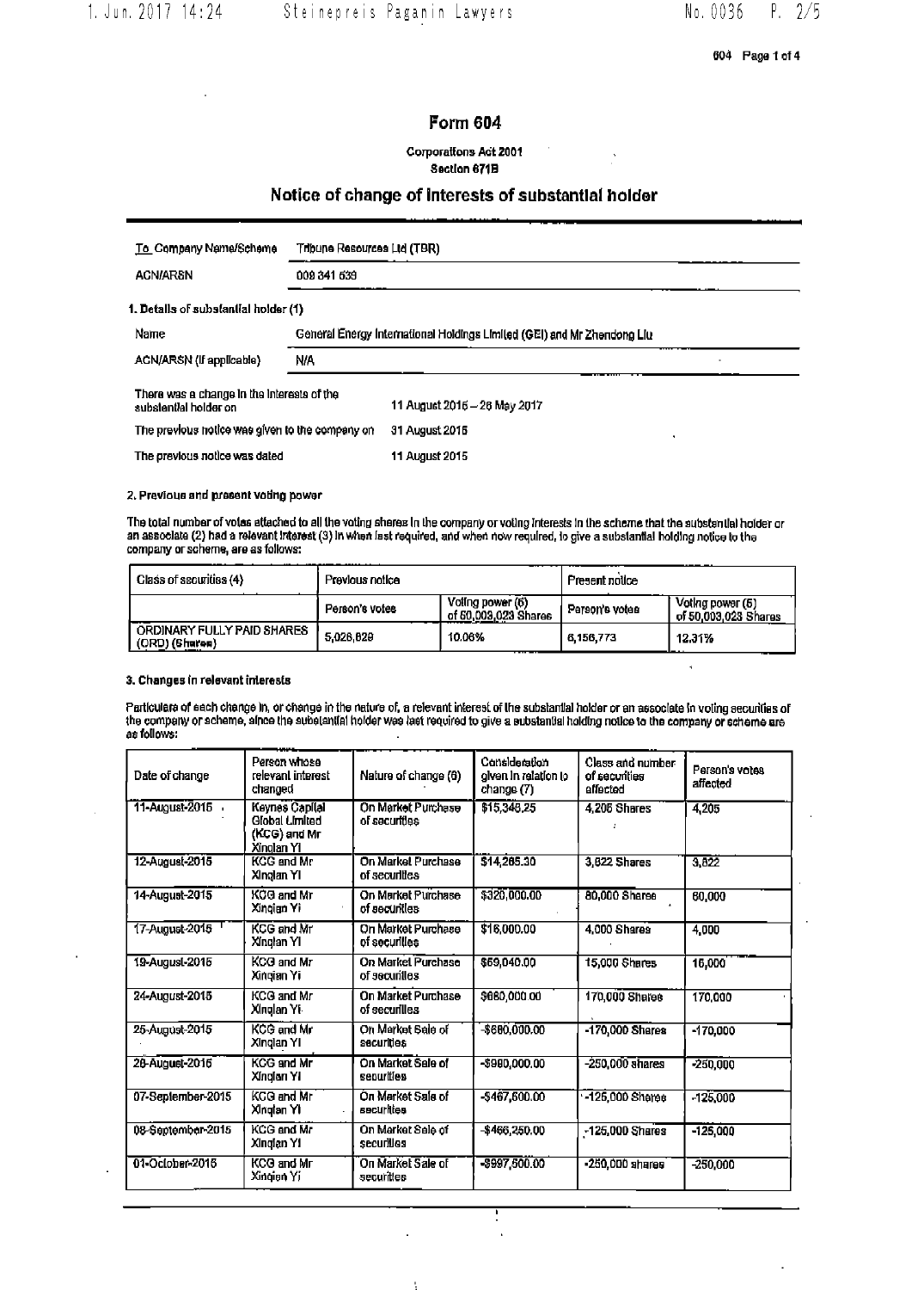$\hat{\mathcal{L}}$ 

 $\frac{1}{\sqrt{2}}\sum_{i=1}^{n} \frac{1}{i} \sum_{j=1}^{n} \frac{1}{j} \sum_{j=1}^{n} \frac{1}{j} \sum_{j=1}^{n} \frac{1}{j} \sum_{j=1}^{n} \frac{1}{j} \sum_{j=1}^{n} \frac{1}{j} \sum_{j=1}^{n} \frac{1}{j} \sum_{j=1}^{n} \frac{1}{j} \sum_{j=1}^{n} \frac{1}{j} \sum_{j=1}^{n} \frac{1}{j} \sum_{j=1}^{n} \frac{1}{j} \sum_{j=1}^{n} \frac{1}{j} \sum_{j=1$ 

604 Page 2 of 4

|                  | Person whose                    |                                         |                                                     |                                               |                            |
|------------------|---------------------------------|-----------------------------------------|-----------------------------------------------------|-----------------------------------------------|----------------------------|
| Date of change   | relevant interest<br>changed    | Nature of change (6)                    | Consideration<br>given in relation to<br>change (7) | Class and number<br>of securities<br>affected | Person's votes<br>affected |
| 22-October-2015  | <b>KCG and Mr</b><br>Xingfan Yi | On Market Sale of<br><b>Becurilles</b>  | $- $826,000.00$                                     | -200,000 Shares                               | $-200,000$                 |
| 05-January-2016  | <b>KCG and Mr</b><br>Xingian YI | Off Market Purchase<br>Of Securities    | \$225,000.00                                        | 50,000 Shares                                 | 50,000                     |
| 04-February-2016 | KCG and Mr<br>Xingian YI        | Off Market Purchase<br>Of Securities    | \$1,037,600.00                                      | 250,000 Shares                                | 250,000                    |
| 02-November-2016 | KCG and Mr<br>Xinglan YI        | On Market Purchase<br>of securilles     | \$7,754.08                                          | 1,275 Shares                                  | 1,275                      |
| 25-November-2016 | KCG and Mr<br>Xinglan YI        | On Market Purchase<br>of securilles     | \$6,107.49                                          | 1,000 Shares                                  | 1,000                      |
| 28-November-2016 | KCG and Mr<br>Xingian Yi        | On Market Purchase<br>of sacurilias     | 51,204.60                                           | 183 Shares                                    | 183                        |
| 20-November-2016 | KCG and Mr<br>Xinglan Yi        | On Market Purchase<br>of securities     | \$2,074.13                                          | 328 Shares                                    | 326                        |
| 30-November-2016 | <b>KCG</b> and Mr<br>Xinglan YI | On Market Purchase<br>of securilles     | \$226.23                                            | 20 Shares                                     | 20                         |
| 01-December-2016 | <b>KCG and Mr</b><br>Xinglan Yi | On Market Purchase<br>of securilles     | \$15,811.49                                         | 2,662 Sharas                                  | 2,662                      |
| 02-December-2016 | KCG and Mr<br>Xinglan Yi        | On Market Purchase<br>of securities     | \$11,157.78                                         | 1,873 Shares                                  | 1.873                      |
| 05-December-2016 | <b>KCG and Mr</b><br>Xinglan YI | On Market Purchase<br>of securities     | \$33.576.04                                         | 5,659 Shares                                  | 5,659                      |
| 07-December-2016 | KCG and Mr<br>Xinglan Yi        | On Market Purchase<br>of securilles     | \$27,462.44                                         | 5,204 Shares                                  | 5,204                      |
| 12-December-2016 | KCG and Mr<br>Xingian Yi        | On Market Purchase<br>of securilies     | \$673.73                                            | 89 Sharea                                     | 69                         |
| 13-December-2016 | KCG and Mr<br>Xingian YI        | On Market Purchase<br>al director of se | \$552.64                                            | 65 Shares                                     | 85                         |
| 14-December-2016 | KCG and Mr<br>Xingian Yi        | On Market Purchase<br>of securilles     | \$2,565.00                                          | 475 Shares                                    | 47 <sub>5</sub>            |
| 14-December-2016 | KCG and Mr<br>Xinglan YI        | On Market Purchase<br>aelinuos to       | \$415.33                                            | 69 Shares                                     | 69<br>÷.                   |
| 15-December-2016 | <b>KCG and Mr</b><br>Xingian YI | On Market Purchase<br>of securities     | \$3,838.20                                          | 715 Shares                                    | 715                        |
| 15-December-2016 | KCG and Mr<br>Xinglan Yl        | On Market Sale of<br>securities         | -\$200,540.00                                       | $-97,000$ shares                              | $-37,000$                  |
| 15-December-2016 | KGG and Mr<br>Xinglan Yi        | On Market Purchase<br>of securities     | \$39,776.54                                         | 7,636 Shares                                  | 7.535                      |
| 16-December-2016 | KCG and Mr<br>Xinglan Yi        | On Market Sale of<br>securities         | $-195,360.00$                                       | -37,000 Shares                                | $-37,000$                  |
| 16-December-2016 | <b>KCG and Mr</b><br>Xinglan YI | On Market Purchase<br>of secunities     | \$2.962.98                                          | 544 shares                                    | $54 +$                     |
| 19-December-2016 | KCG and Mr<br>Xinglan Yi        | On Market Purchase<br>of securities     | \$28,379.84                                         | 5.376 shares                                  | 5,375                      |
| 20-December-2016 | KCG and Mr<br>Xinglan Yi        | On Market Purchase<br>of securities     | \$2,617.75                                          | 478 ahares                                    | 478                        |
| 21-December-2016 | KCO and Mr<br>Xinglan Yi        | On Market Purchase<br>of securities     | \$360.19                                            | 46 Shares                                     | 46                         |
| 22-December-2016 | KCG and Mr<br>Xinglen Yi        | On Market Purchase<br>of securities     | \$234.84                                            | 24 Shares                                     | 24                         |
| 23 December 2016 | <b>KCG</b> and Mr<br>Xinglan Yi | On Market Purchase<br>eelinuoea lo      | \$3,054.36                                          | 561 Sharea                                    | 561                        |
| 29-December-2016 | <b>KCG and Mr</b><br>Xingian Yi | On Market Purchase<br>of securities     | \$787.95                                            | 153 Shares                                    | 153                        |
| 29-December-2016 | KCG and Mr<br>Xinglan Yi        | On Market Purchase<br>of eecurities     | \$14,825.23                                         | 2,980 Shares                                  | 2,980                      |
| 09-March-2017    | <b>KCG</b> and Mr<br>Xingian YI | On Market Purchase<br>of securities     | \$2,115.74                                          | 326 Shares                                    | 326                        |
| 17-March-2017    | <b>KCG and Mr</b><br>Xingian Yi | Off Market Purchase<br>of Securities    | \$1,295,208.00                                      | 179,890 shares                                | 170,890                    |
|                  |                                 |                                         |                                                     |                                               |                            |

 $\frac{1}{2}$ 

 $\mathbb{R}^2$ 

 $\hat{A}$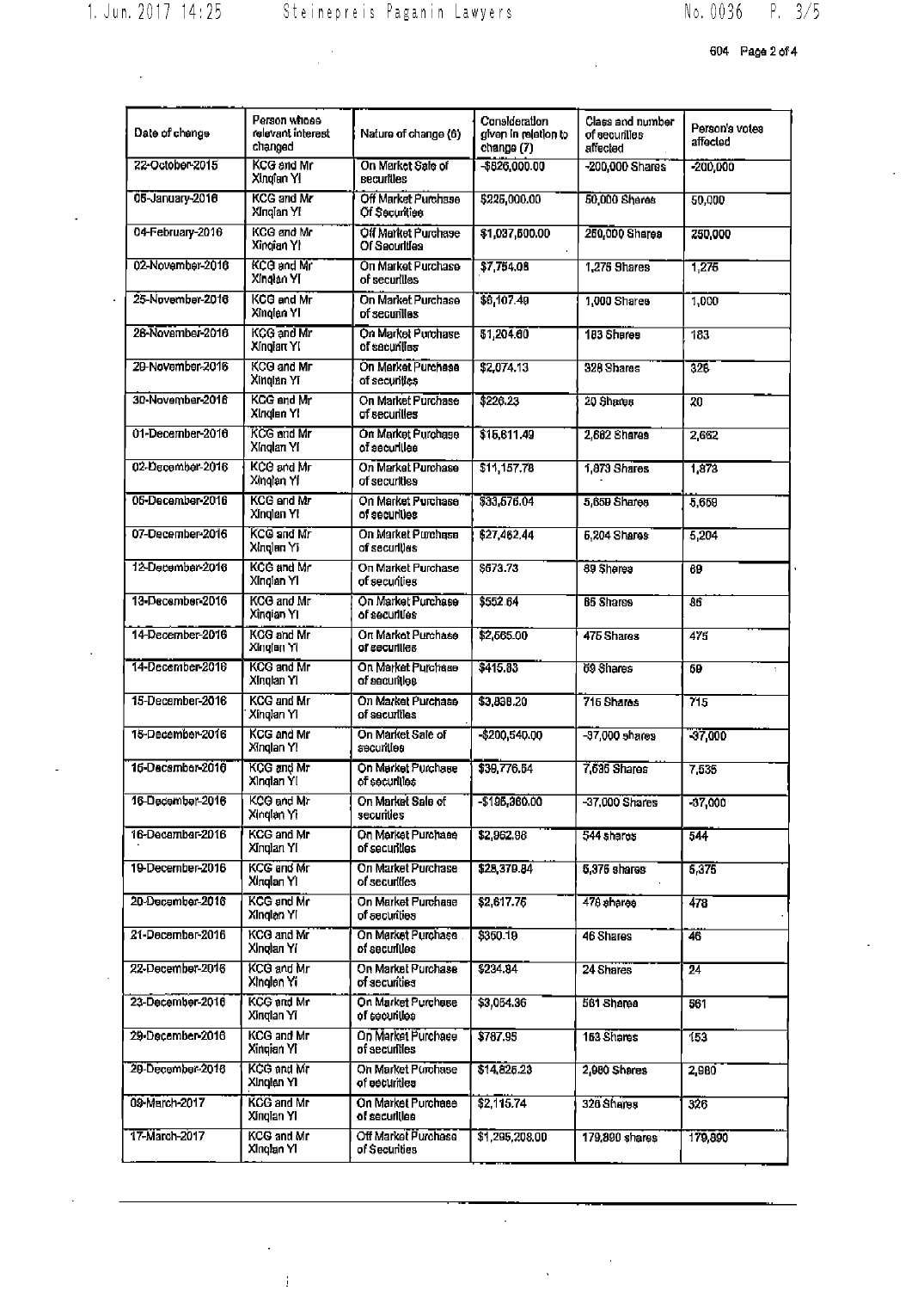| Date of change | Person whose<br>relevant interest<br>changed | Nature of change (6)                 | Consideration<br>given in relation to<br>change (7) | Class and number<br>of securities<br>affected | Person's votes<br>affacted |
|----------------|----------------------------------------------|--------------------------------------|-----------------------------------------------------|-----------------------------------------------|----------------------------|
| 24-May-2017    | KCG and Mr<br>Xingian YI.                    | Off Markal apacial<br>crossino       | \$9,411,959.60                                      | 1.516.058 Shams                               | 1,518,056                  |
| 26-May-2017    | KCG and Mr<br>Xinglan Yi                     | Off Market Purchase<br>of Securities | \$4,010.00                                          | 740 Shares                                    | 740                        |
| 26-May-2017    | KCG and Mr<br>Xinglan YI                     | Off Market Purchase<br>of Securities | \$39,000.00                                         | 6.000 Shares                                  | 6,000                      |
| 26-May-2017    | KCG and Mr<br>Xingian Yr                     | On Market Purchase<br>of securities  | \$16,125.00                                         | 2,580 Shares                                  | 2,500                      |

# 4. Present relevant interests

Particulars of each relevent interest of the substantial holder in volting securities after the change are as follows:

| Holder of<br>relevant<br><b>Interest</b>   | Registered holder<br>of securities                                                                                | Person entitled to<br>be registered as<br>holder (8) | Nature of relevant<br>Interest (6)                                                                                                                                                         | Class and number<br>of securities | Person's votes |
|--------------------------------------------|-------------------------------------------------------------------------------------------------------------------|------------------------------------------------------|--------------------------------------------------------------------------------------------------------------------------------------------------------------------------------------------|-----------------------------------|----------------|
| KCG                                        | Gleneagle<br>Securilles<br>Nomineas Pty Ltd                                                                       | <b>KCO</b>                                           | Relevant Interest arising<br>as a result of section<br>608(1)(a) of the<br>Corporations Act 2001<br>(Cth) (Act)                                                                            | 3,770,222 Shares                  | 3.770.222      |
| Mr Xînglan Yî                              | Gleneagle<br>Sacurities<br>Nomineee Pty Ltd                                                                       | KCG                                                  | Relevant Interest arising<br>as a result of section<br>608(1)(b) and (c) of the<br>Act by virtue of Mr<br>Xinglan YI controlling<br>KCG as the sole cirector<br>and shareholder of KCG     | 3,770,222 Shares                  | 3,770,222      |
| KCG                                        | <b>CITIBANK N.A</b><br>HONG KONG.<br>eccount name:<br>THE BANK OF<br>EAST ASIA.<br>LIMITED-<br><b>CLIENTS A/C</b> | KCC                                                  | Relevant interest ariaing<br>as a result of section<br>608(1)(a) of the<br>Corporations Act 2001<br>$(Ch)$ (Act)                                                                           | 35.980 Shares                     | 35,960         |
| Mr Xinglan Yi                              | <b>CITIBANK N.A</b><br>HONG KONG.<br>account name:<br>THE BANK OF<br>EAST ASIA,<br>LIMITED-<br><b>CLIENTS A/C</b> | KCG                                                  | Relevant interest arising<br>as a result of section<br>$608(1)(b)$ and $(c)$ of the<br>Act by virtue of Mr<br>Xingian YI controlling<br>KCG as the sole director<br>and shareholder of KCG | 36,980 Shares                     | 35,980         |
| <b>GET</b><br>(associate of<br>KCG)        | Gleneagle<br>Securities<br>Nominees Ply Ltd                                                                       | GEI                                                  | Relevant Interest arising<br>es a result of section<br>$008(1)(a)$ of the Act                                                                                                              | 2,350,571 Shares                  | 2,350,571      |
| Mr Zhendong<br>Lю<br>(associate of<br>KCG) | Gleneagle<br>Securities<br>Nominees Ply Ltd                                                                       | <b>GEI</b>                                           | Relevant Interest arielno<br>as a result of section<br>$008(1)(b)$ and (c) of the<br>Act by virtue of Mr<br>Zhendong Liu controlling<br>GEI as the sole director<br>and shareholder of GEI | 2,360,571 Shares                  | 2.350.671      |

### 5. Changes in association

The persons who have become associates (2) of, ceased to be associates of, or have changed the nature of their essociation (9) with, the<br>substantial holder in relation to voting interests in the company or scheme are as fo

| Name and ACN/ARSN (If applicable) / | --<br>Nature of association |
|-------------------------------------|-----------------------------|
| <b>N/A</b>                          |                             |
|                                     |                             |